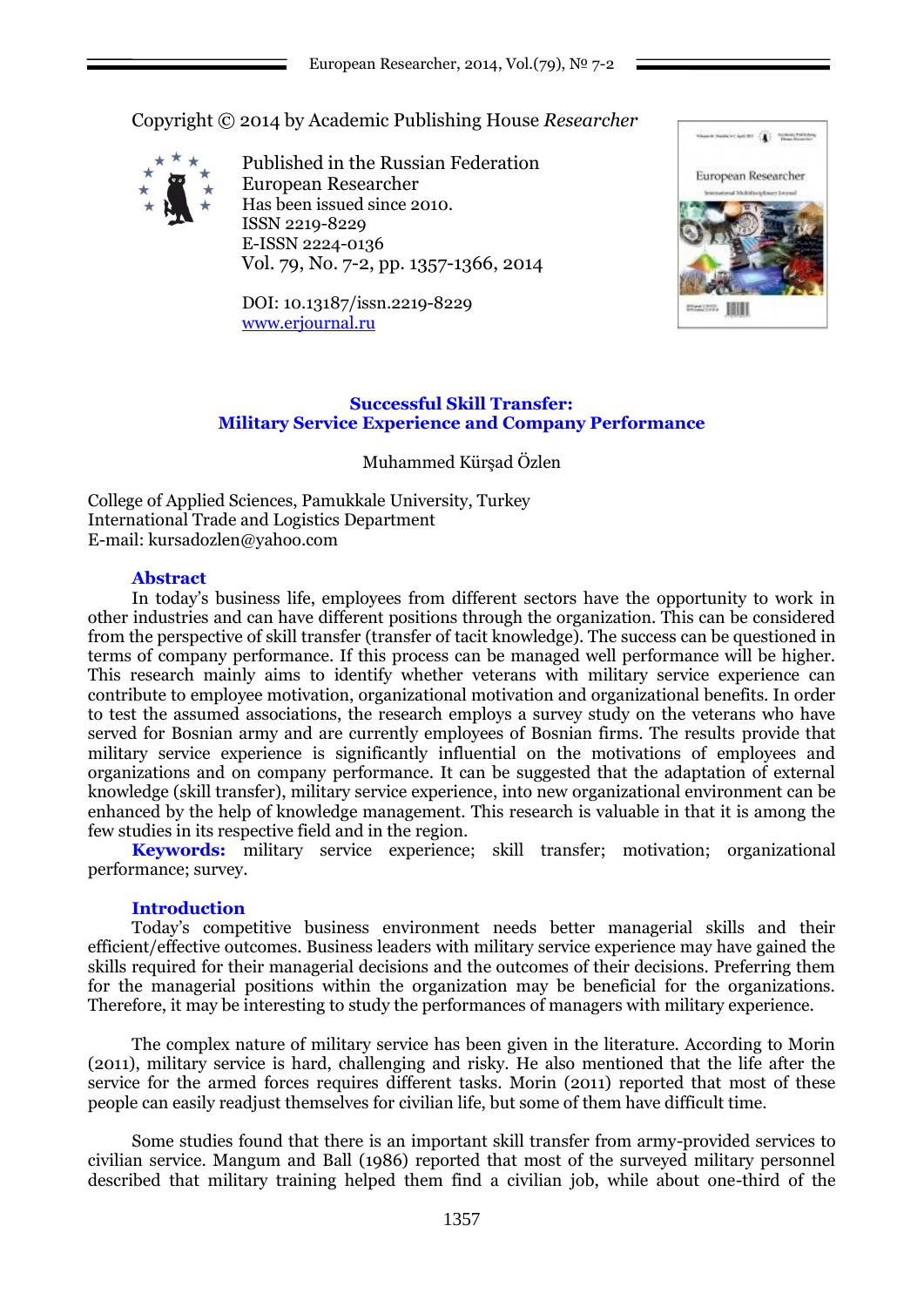respondents admitted that they transferred their military-developed skills to the civilian life. According to Norrblom (1976), the quantity and type of training received in the military are important factors for post-service period. [DellaPosta](http://www.sciencedirect.com/science/article/pii/S0276562413000371) (2013) suggested that military-learned business skills are highly influential on post-service earnings. She also reported that there are opportunities for human capital accumulation in the civilian life for them. Fredland and Little (1980) suggested that military professional training provides earnings for those who use such training on the job.

Skills gained in military service can be considered as the tacit knowledge of army personnel and the new position in a new organizational environment can be evaluated as the transfer of intellectual capital. However, the transfer issue is very complex and every detail should be planned before, during and after the transfer process. The objective of this study is to provide a better understanding of military service experience influence on motivation (employee and organization) and organizational success in order to identify whether the transfer process was successful. Therefore, a survey study is planned to demand feedback from the respondents who have served for Bosnian army for several years and employed by the companies located in Bosnia and Herzegovina. Depending on the results, the suggestions in terms of knowledge management in order to increase the efficiency/effectiveness of transfer process are provided.

Following sections provide the related literature review, the employed research methodology, the results of the analysis and the conclusion of the study.

# **Literature review**

### **Military Service Experience**

The skills to be gained by military personnel need to be evaluated well in order to better structure their training. By employing The Agile Leader Study, Gehler (2005) seeks to find answer for changing the educational system within military in order to develop and prepare mentally agile leaders for the Army's new strategic reality. He examines new strategic reality and professional military education and focuses on education in terms of agility, adaptation, innovation and learning. He suggests that the study is important because the US army needs good and agile leaders who successfully adapt to unfamiliar and irregular warfare.

Military service and training may be very beneficial to achieve multidimensional skills. As a result of employing an empirical study, Lee, Ma, Officer and Zou (2011) suggest for every leader possessing the behaviors which can be gained through the armed services training and education. According to their results, CEO's with military experience were much more involved in organizational acquisitions, their military background is positively associated with the completion rate of announced acquisitions, they are 23% more likely to complete their deals, and military trained CEOs enhances the value of large capital expenditures. Lee et al. (2011) conclude that CEOs with military experience pay higher price for the acquisition of the firms, however they catch higher synergies and their stockholders are rewarded with higher announcement returns which make acquisition stocks attractive to potential stockholders.

Since Army officers regularly face new challenges, Cohen, Thompson, Adelman, Bresnick, Shastri, and Riedel (2000) suggest that they must be adaptable and able to critically think through a problem, instead of applying previously learned solutions and procedures. Therefore, they suggest Critical Thinking Skills (CTS) as a set of cognitive skills that are developed over time in order to gain the appropriate educational experiences and practice. They describe the importance of critical thinking skills and investigated necessary critical thinking skills and suggest the following steps in critical thinking analysis: (1) Seeking a clear problem statement, (2) Recognizing the main point in a message, (3) Visualizing achievable plans, (4) Constructing a plausible story tying all incidents, (5) Recognizing fallibility and bias in their opinion, (6) Generalizing from specific to broader classes, (7) Adopt multiple interpretation perspectives and (8) Determining the time of seeking more information.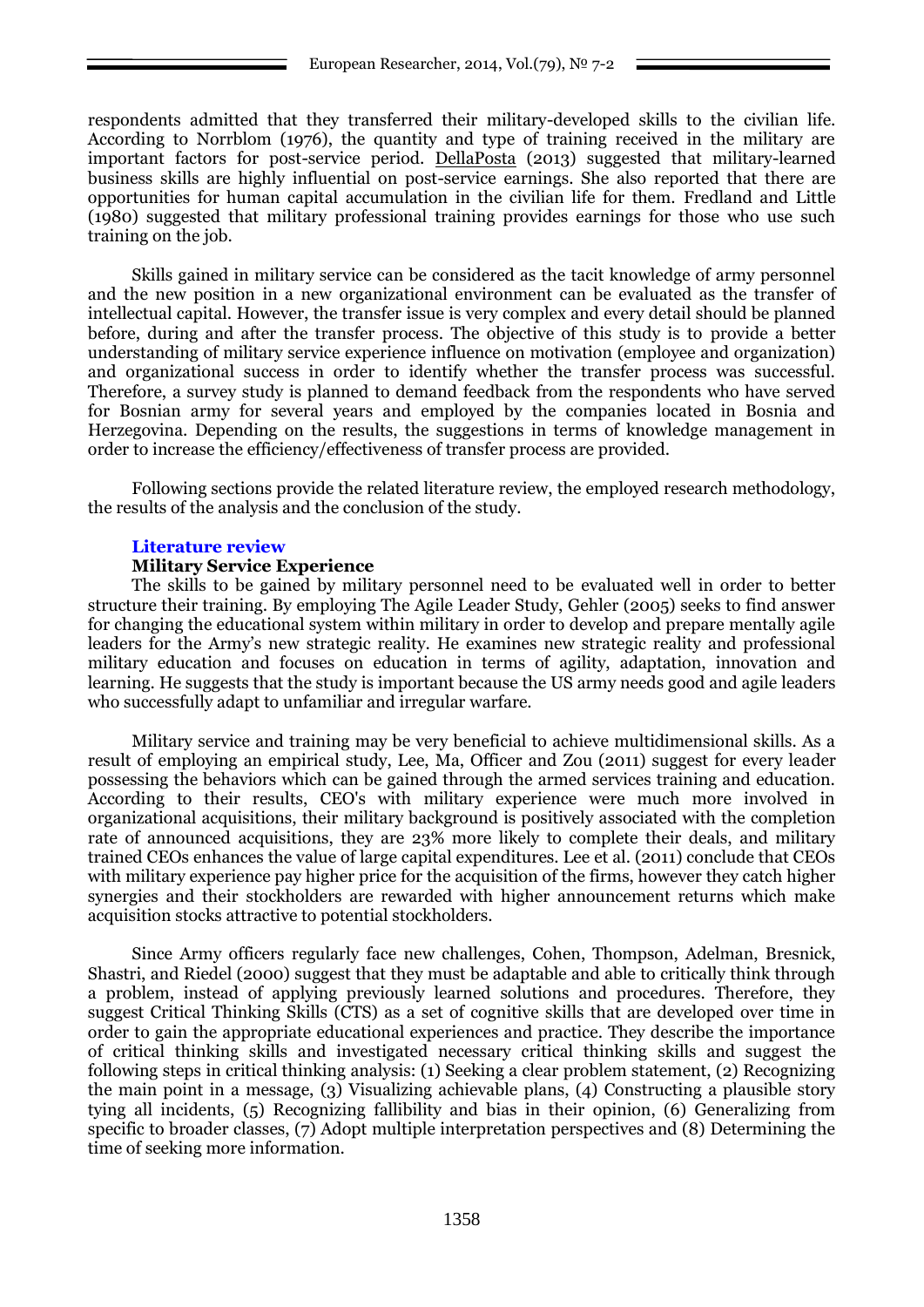Veterans with perfect skills which are gained as a result of military services in the army can be evaluated for different positions in business organizations. Transferring the skills to their environment may increase organizational performance. Chido (2011) believes that the war veterans should be employed for further works in order to reach a more stable state and sustainable economic development. Therefore, companies hire veterans for different positions within their organizations. Chido (2011) reports that retired military officers have historically engaged in coups of many African countries.

Poor management skills may reduce the performance of both employers and the organization. McCausland (2008) presents a framework in order to address the problem of poor leadership in the US army. He supposes that the United States not only requires additional troops for the occupation of Iraq but also enhances civilian leadership and capacity to reconstruct Iraqi society.

Leadership styles are important for better management and gaining the motivation of the employees and the organization. By employing a survey based study with 60 respondents, Van Lieshout and Steurenthaler (2006) aim to assess the necessary traits of multi-cultural leaders and managers, and explore the relationship between various management leadership styles and national culture. They find that a good leader must have good communication skills and manage possible conflicts to gain the maximum out of his followers. They also find a link between different cultures and different leadership styles. They suggest that leaders with different cultural background must cooperate with different cultural standards of the society and manage possible conflicts. Therefore, we may assume that managers with army experience can manage possible conflicts well.

Gained leadership behaviors change depending on the type of the organization. According to Benson (1998), the leadership behaviors are various for every profession. He explores the necessary behaviors at the direct, organization and strategic level in the United States Air Force (USAF). By conducting a survey questionnaire on officers, he aims to determine the hierarchical leadership behaviors required at the senior level in the USAF. The survey includes the importance of 11 different behaviors such as informing, consulting and delegating, planning and organizing, problem solving, clarifying roles and objectives, monitoring operations, motivating, recognizing and rewarding, supporting and mentoring, managing conflict and team building, and networking. He identifies that planning, informing and problem solving were the most important behaviors, while least important was networking. He suggests the study in that it provides good information and basis to shift the USAF"s focus according to the priorities of its students.

The literature suggests the value of military environment in gaining better management qualifications. Popper (1996) suggests four possible types of processes including (1) transactional processes (rewarding the followers in order to motivate them); (2) projective processes (the leader is a role model to his followers); (3) attributional processes (the leader is at the focus in terms of ordering, direction and a clear path); and (4) symbolic processes (the leader is the symbol of "worthiness" and has high social and moral values to gain the interest and trust of his followers). Popper (1996) also suggests a combat unit as a unique organizational system combining intensive, attributional and projective processes which are very intensive and hard to track by followers, but it is adopted by the followers, the leader becomes a role model and the followers become loyal.

Difficult environments can be useful in gaining qualified skills for further activities. According to Bartone, Barry and Armstrong (2009), since military life is hard and inherently stressful, the outcomes may be serious mental problems. Their study focuses on mental hardiness as an important factor of resilience. They claim that people who show high levels of psychological hardiness can have greater commitment, control, and acceptance of challenge. They aim to analyze the relationship between mental hardiness and stress resilience in organizations as a result of leader actions and policies. According to Bartone et al. (2009), leaders at all levels can contribute to human health and performance.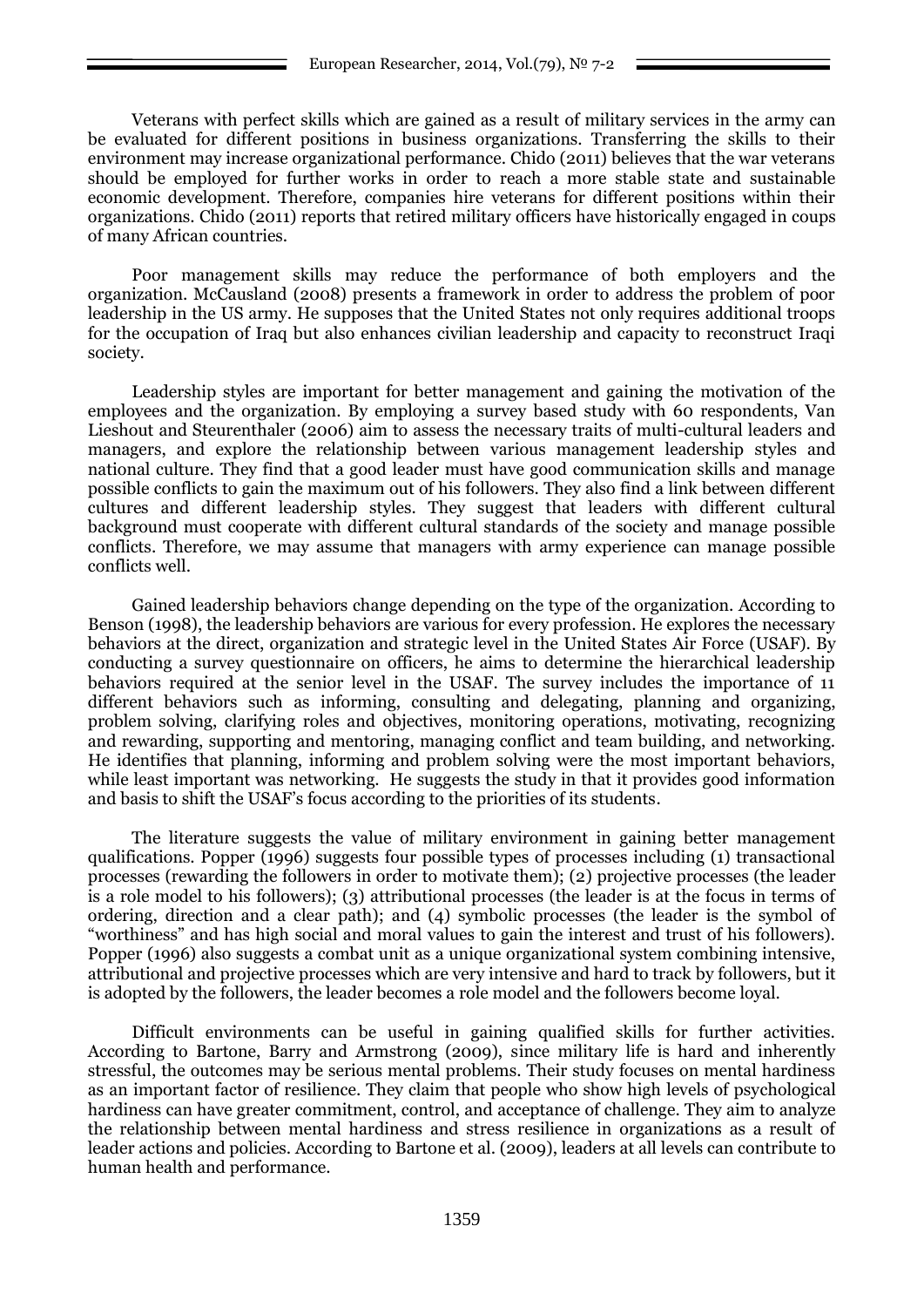Because of progressive and sequential series of carefully planned training, educational, and experiential events in military and being trained to hold great responsibility, Kolditz (2009) claims that military leadership produces successful leaders and managers. He defines military leadership as dependent on nurturing honesty, pride and sacrifice and having duty, service, and self-sacrifice. Kolditz (2009) also defines the best leader as the one who loves serving the others, puts the interest of his followers before his own, and holds high moral and ethical values which most officers are taught during their military education. He suggests these as the reasons for successful and effective leadership behaviors of the people with military experience.

Furthermore, Benmelech and Frydman (2014) investigate the attributes of CEOs with military experience, their function within the firm and their managerial type. They identify that CEOs with military experience are less likely involved in false activities and do better in industry downturns due to their hard training and strong ethical beliefs. Their study has shown that CEOs with military experience are fewer than in past but the demand for them is high. Their study recognizes three important factors on CEOs performance: (1) organized, sequential training programs combining both educational and on-the-job experience and designed developing command skills; (2) many CEOs with military experience are officers who are trained to hold high levels of responsibility and decision-making authority even at low levels of command; and (3) military service emphasizes duty, dedication, and even self-sacrifice.

Leadership can be very influential on organizational performance. As a result of their literature review, Benmelech and Frydman (2014) reports the strong influence of personal characteristics of CEOs on corporate outcomes. They aim to analyze the relation between military service of CEOs and their managerial decisions, financial policies, and corporate outcomes. They identify that military service is influenced by conservative corporate policies and ethical behavior. They also found that military CEOs follow lower corporate investment, have no wish to be involved in corporate fraudulent activity, and do better in industry downturns. They finally conclude that military service significantly explains managerial decisions and firm outcomes.

#### **Skill Transfer**

People bring their past experience and gained skills to their new environments. Similarly, Veterans with their several years of military service can carry their expertise to their new organizations too. Yellin (2012), by employing a trustworthy survey based on flexible questions which was sent to a sample of business specialists with military experience, searches the important approaches transferred from military service to business sets and identified the influencing factors as length of army service, the served branch in military and continental culture. Yellin (2012) found 19 significant approaches that business professionals are likely to transfer from military service to their business. He also declares that the longer military service enhances transporting more approaches into a corporation as well as higher transmission rates of specific approaches. He proposes that military service experience could be transferred into business settings. He supposes that the transformation can be explained by characteristics related with longer or shorter military experience and changes among many army branches and values, doctrines and training programs. He concludes that his study might enhance the awareness of managers, soldiers, and politicians, in educating and enabling the evolution process for army veterans in order to enter numerous commercial fields.

According to their literature review, Burke and Collins (2004) report the weak support for the efficacy of the learning process and its transfer to the workplace. They accordingly propose a new framework to analyze the mechanisms of skills transfer by considering a decision making chain comprised of three factors (the knowledge base, learning approach and practice setting). The model includes the dimensions (1) outdoor management programs, knowledge in the development of conflict handling skills, (2) knowledge base (procedural and declarative), (3) learning approach (tactical and strategic), (4) practice setting (high and low fidelity experiences) and (5) transfer to workplace. They test the framework on the data collected from ten major providers of outdoor management development (OMD) to stimulate the transfer of skills in handling conflicts. They identify that the model is acceptable in terms of skills development.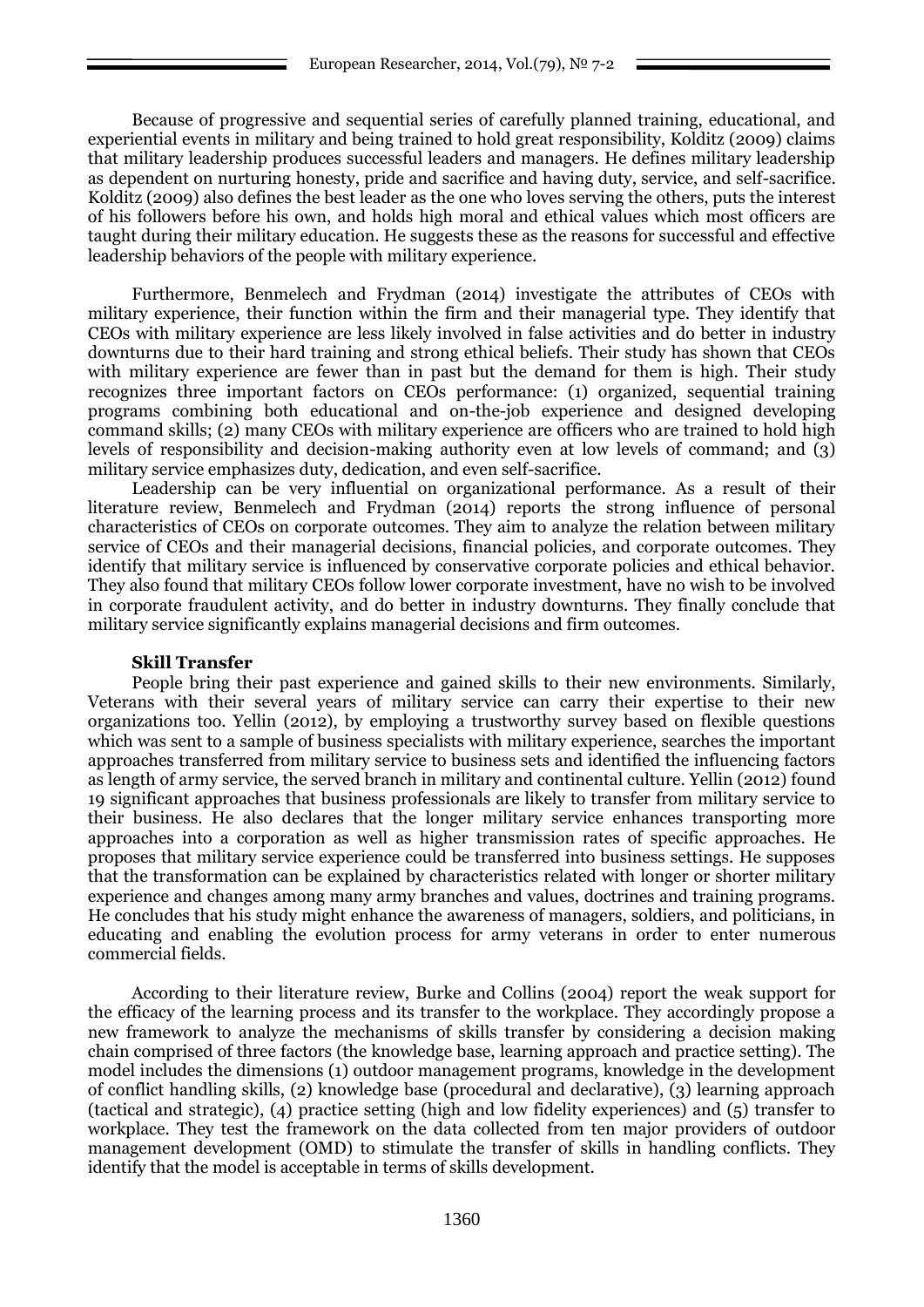The literature suggests the organizational/supervisor support for skill transfer. Bhatti, Battour, Sundram and Othman (2013) want to highlight the importance of selected environmental, situational and individual factors in the training (skill) transfer process by proposing and testing a framework via structural equation modeling which includes supervisor and peer support, instrumentality and learner readiness on 503 Malaysian bank employees. They modify and improve a scale for learner readiness based on their literature review. They find that supervisor and peer support increase the motivation level of the trainee to transfer the learned skills. Their results also suggest a significant relationship between learner readiness and transfer motivation. They suggest the importance of intrinsic rewards and find that intrinsic rewards are useful for trainees in gaining more skills and learned skills are transferred to the work place. They also suggest that their research is expected to be helpful for human resource development professionals to develop effective strategies in order to maximize the training transfer and effectively manage the training program. They conclude that their findings explain the role of stakeholders (trainers, trainees, supervisors, peers and top management) in enhancing the training transfer at the work place.

### **Skill Transfer and Knowledge Management**

While transferring their past experience to new workplace, people can face some difficulties. This process should be managed well. Since the experience gained is the personalized knowledge of the employers, this should be accomplished by an effective knowledge management. According to Goh (2002), knowledge management is one of the major challenges for an organization. Knowledge has been considered as the key for competitive advantage. Goh (2002) aims to explore the key factors (leadership, problem solving/seeking behaviors, support structures, absorptive and retentive capacity, types of knowledge) reported in the literature about the influencing factors of knowledge transfer capability and develop a conceptual model to propose an effective management of this transfer process. The model components include the key factors, higher propensity to share knowledge, support structures (organizational design, reward structure, available time), knowledge recipient (knowledge capacity and close relationships), effective knowledge transfer and, finally, competitive advantage.

In another study, Weldy (2009) aims to identify a relationship between the learning organization and transfer of training as strategies for learning and managing knowledge in order to improve organizational performance in gaining/maintaining a competitive advantage. She reports that the literature provides a relationship between the learning organization and transfer of training including strategies for a competitive advantage, focus on learning and knowledge, taking action to improve performance, link between individual learning and organizational learning, and the focus of previous studies. She furthermore proposes that learning organizations should practice transfer of training.

Moreover, Ioi, Ono, Ishii, and Kato (2012) propose a method for the transfer of knowledge and skills in project management (PM) based on knowledge management (KM) techniques. According to them, there are studies on methods to extract experiential knowledge in PM, but few focuses on methods to convert extracted knowledge into practical knowledge and transfer it to learners. They develop a model of PM skills transfer management including a PM knowledge extraction phase, PM knowledge recognition phase, practical knowledge transfer phase, and practical knowledge evaluation phase, and examine the model. Their results show that expert communities for knowledge extraction can be vitalized through multi-agent simulation (MAS). They suggest that their PM skills transfer management maturity model (PMST3M) is useful for evaluating PM skills transfer management.

#### **Research Model**

The fundamental aim of this research is to test the assumed relationships in the developed research model which proposes the influence of Military Service Experience on Employee and Organizational Motivation and on Company Performance in terms of Organizational Benefits (Figure 1).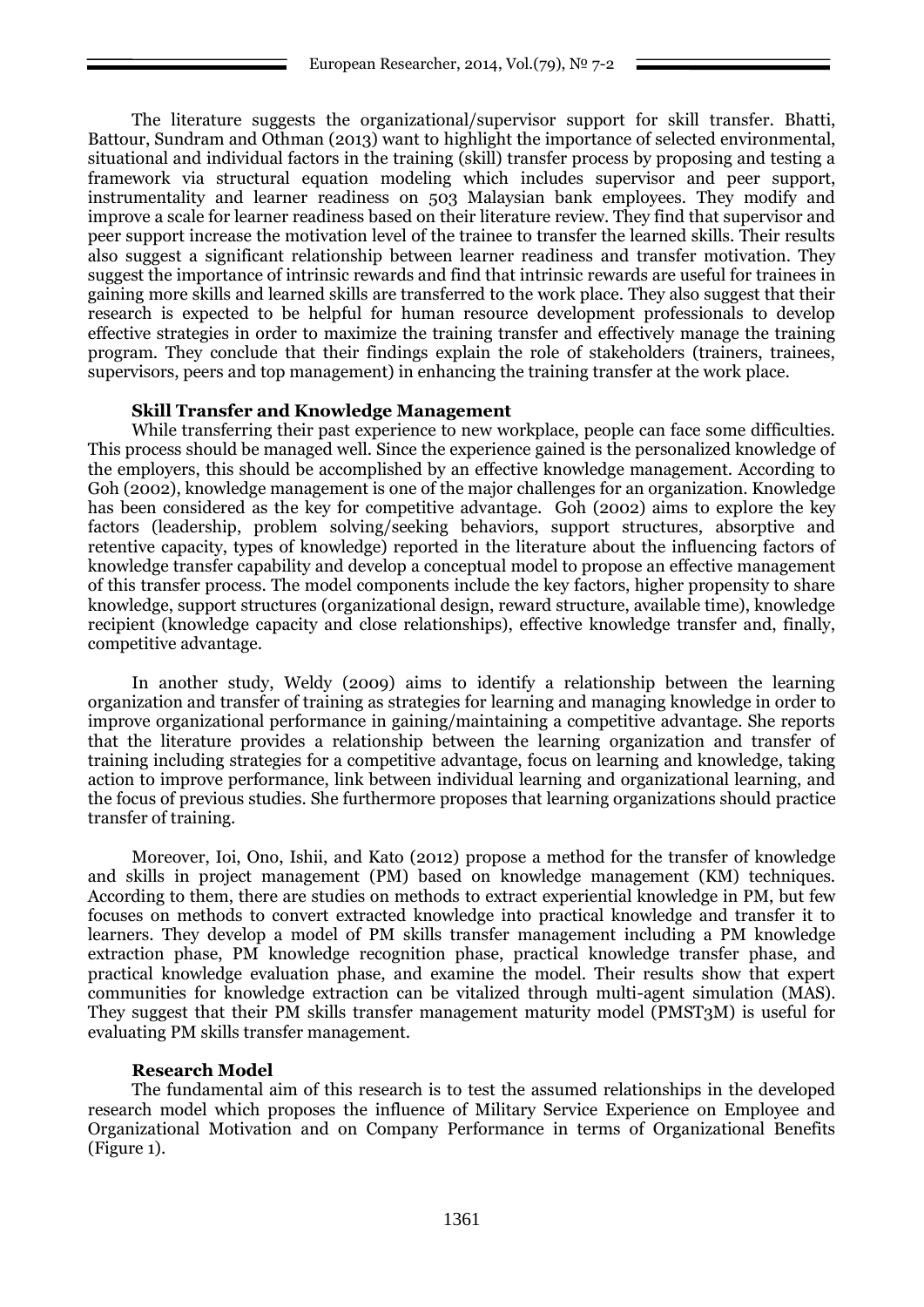

Figure 1: Research Model

## **Research Methodology**

The survey is preferred as the data collection method. As a result of a detailed examination, the survey is conducted individually by visiting some public and private organizations which employ veterans from military (officer, noncommissioned officer (NCO) or soldier). Since there are few companies employing people with military experience, the survey could be conducted only with voluntary people dealing with information about military experience. 200 survey forms are distributed and 149 were filled with the response rate of 74.5% (149/200). Seven point Likert scale is preferred in order to test the agreements of the respondents on six variables through thirty four questions. The collected data is analyzed by employing Principal Component Analysis (PCA) in order to identify the factors and Linear Regression to test the assumed relationships among the components of Research Model.

#### **Results**

## **Factor Analysis, Reliability and Validity**

The results of PCA reveal four different factors including (1) Military Service Experience (gained motivating power and managerial power), (2) Organizational Motivation (minimization of knowledge loss and achieving operational efficiency), (3) Organizational Benefits (keeping and sustaining competitive advantage, achieving performance efficiency and effectiveness and being organizationally agile) and (4) Employee Motivation (Competitiveness, Efficiency/Effectiveness, Reduction of Failures) (Table 2). In terms of Convergent validity, the loadings of the items are found to be all high (higher than 0.789 for the item reduction of failures). The table also provides high reliability results for the identified factors. Furthermore for discriminant validity, it is also identified that Communalities of the items are high (higher than 0.675 for performance efficiency/effectiveness).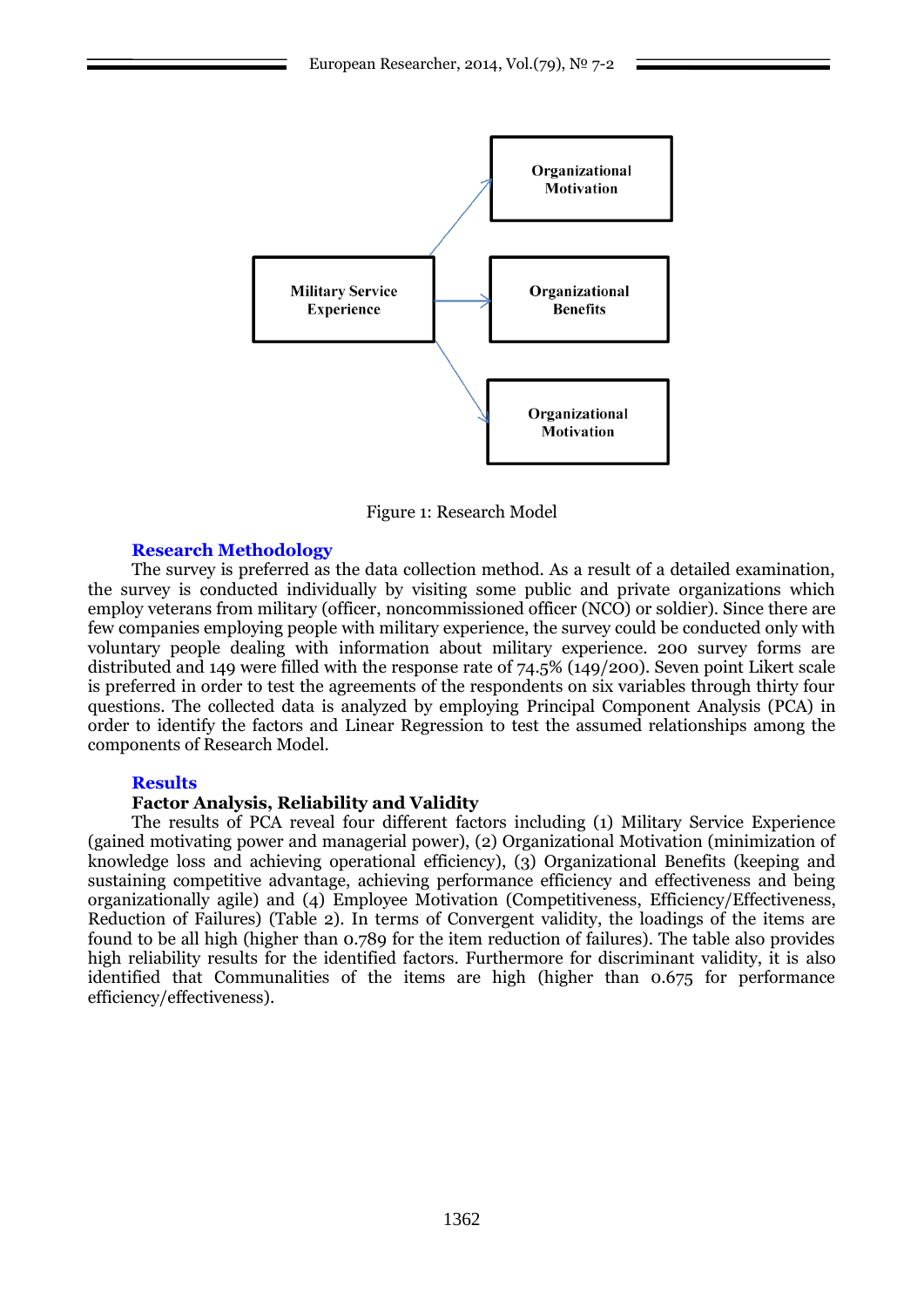| <b>Factors</b>                    | <b>Factor Items</b>                        | Cronbach's<br><b>Alpha</b> |  |
|-----------------------------------|--------------------------------------------|----------------------------|--|
| <b>Employee Motivation</b>        | <b>Employee Motivation-Competitiveness</b> | 0.871                      |  |
|                                   | <b>Employee Motivation-</b>                |                            |  |
|                                   | Efficiency/Effectiveness                   |                            |  |
|                                   | Employee Motivation-Reduction of           |                            |  |
|                                   | Failures                                   |                            |  |
| Organizational<br><b>Benefits</b> | <b>Competitive Advantage</b>               | 0.882                      |  |
|                                   | Performance efficient/effective            |                            |  |
|                                   | Organizational Agility                     |                            |  |
| <b>Military Service</b>           | <b>Motivating Power</b>                    |                            |  |
| <b>Experience</b>                 | <b>Managerial Power</b>                    | 0.945                      |  |
| Organizational                    | Motivation for Operational Efficiency      |                            |  |
| <b>Motivation</b>                 | Minimization of Knowledge Loss             | 0.849                      |  |
|                                   |                                            |                            |  |

# **Table 2: Identified Factors and Their Reliabilities**

## **Descriptive Results**

According to the descriptive analysis results provided in Table 3, employee motivation is identified to be high in terms of enhancing their competitiveness and efficiency/effectiveness. However, they are found to be not motivated for reducing their failures. Organizations are found to be gaining high benefits in terms of achieving competitive advantage, performance efficiency and effectiveness and organizational agility. The respondents claim that they have gained high motivating power but moderate managerial power as a result of their military experience. Moreover, they rate their organizations as motivated to reach operational efficiency and minimize their knowledge loss.

| <b>Factors</b>                    | <b>Factor Items</b>                          | <b>Mean</b> |
|-----------------------------------|----------------------------------------------|-------------|
|                                   | Competitiveness                              | 5,85        |
| <b>Employee Motivation</b>        | Efficiency/Effectiveness                     | 5,85        |
|                                   | <b>Reduction of Failures</b>                 | 3,77        |
| Organizational<br><b>Benefits</b> | <b>Competitive Advantage</b>                 | 5,57        |
|                                   | Performance efficient/effective              | 5,79        |
|                                   | Organizational Agility                       | 5,61        |
| <b>Military Service</b>           | <b>Motivating Power</b>                      | 5,41        |
| <b>Experience</b>                 | <b>Managerial Power</b>                      | 4,70        |
| Organizational                    | <b>Motivation for Operational Efficiency</b> | 5,91        |
| <b>Motivation</b>                 | Minimization of Knowledge Loss               | 5,75        |

# **Table 3: Means of Identified Factors**

### **Regression Analysis**

As a result of linear regression (Table 3), the developed research model is found to be weakly explaining the relationship between MSE and EM, slightly moderate explanatory power about the relationship between MSE and OM and moderately explaining the relationship between MSE and OB. The impact of MSE on EM, OM and OB are all identified to be significant. MSE is observed to be moderately influencing EM and OM and well influencing OB (Table 4).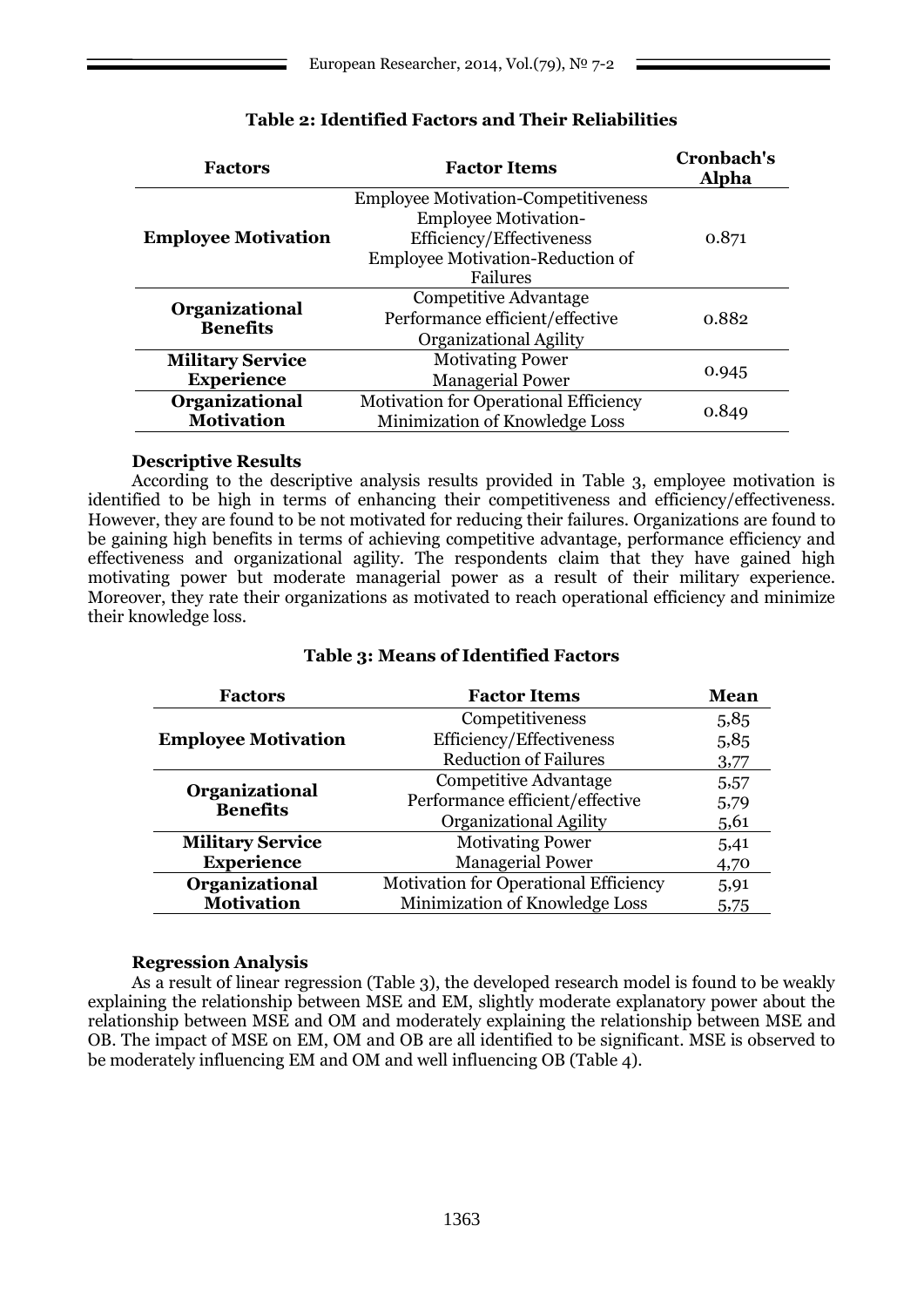| <b>Relations</b>      |    | <b>Standardized</b> |       | <b>Adjusted R Square</b> |
|-----------------------|----|---------------------|-------|--------------------------|
| Independent Dependent |    | <b>Coefficients</b> | Sig.  |                          |
| MSE                   | EM | 0.293               | 0.000 | 0.079                    |
| MSE                   | OМ | 0.377               | 0.000 | 0.137                    |
| MSE                   | ЭB | 0.482               | 0.000 | 0.227                    |

## **Table 4: Regression Results for the Proposed Research Model**

### **Conclusion**

This study is motivated to identify the possible influences of Military Service Experience on Employee Motivation, Organizational Motivation and Organizational Benefits in terms of the selected companies" performance. The findings suggest that the experience gained through Military Service enhances the motivation of employees and the organizations and Organizational Performance. The surveyed veterans rate themselves as they have gained high motivating power as a result of their military service. However, their gained managerial power is found to be moderate (see Table 3). This may be the reason of not reaching strong regression models and strong influence of MSE on the tested dimensions. Moreover, the influence of MSE on EM is found to be weak. The reason for that may be the disagreed item about the motivation to reduce failures (see Table 3).

This research is valuable in that it strengthens its respective field by providing significant scientific results. Furthermore, it can be considered among the few studies about veterans in this regional setting (Bosnia and Herzegovina). On the other hand, this study (with determined survey questions through a literature review) only reflects the situation about the veterans working in some Bosnian companies. However, it can be a good sample for similar studies worldwide. Future studies may employ different aspects of skill transfer by evaluating the outcomes of this study in different settings.

According to the results, it can be assumed that people with military service experience are able to work in hierarchical environments as leaders, supporters and squad members. Most of them have the necessary capabilities to design and implement their tasks. As Benmelech and Frydman (2014) suggest, CEOs with military experience are less likely involved in corporate fraudulent activity and perform better during industry downturns. This may be a result of their rigorous training, strong ethical beliefs, their service in the army and their self-sacrifice.

It is observed that veterans carry their military service experience into new settings successfully (see Table 3: the means of military service experience) and it is beneficial in terms of both employee and organizational motivation and company performance. It may be understood that the skill transfer seems successful. It is also observed that Organizational Motivation to minimize knowledge loss is high. Skill transfer can be enhanced by adopting and employing knowledge management. At this point, the approach of companies and their human resource departments is important. They should define their needs and necessary staff with their past expertise to accomplish the necessary tasks and find the ways of better transfer of their skills into the organization. As Bhatti, Battour, Sundram and Othman (2013) suggest, human resource professionals should develop effective strategies in order to maximize the skill transfer.

#### **References**

Bartone, P. T., Barry, C. L., Armstrong, R. E., & Policy, N. D. U. C. for T. and N. S. (2009). To Build Resilience: Leader Influence on Mental Hardiness. Center for Technology and National Security Policy, National Defense University.

Benmelech, E., & Frydman, C. (2014). *Military CEOs (Working Paper 19782).* 1050 Massachusetts Avenue, Cambridge, MA 02138: National Bureau of Economic Research.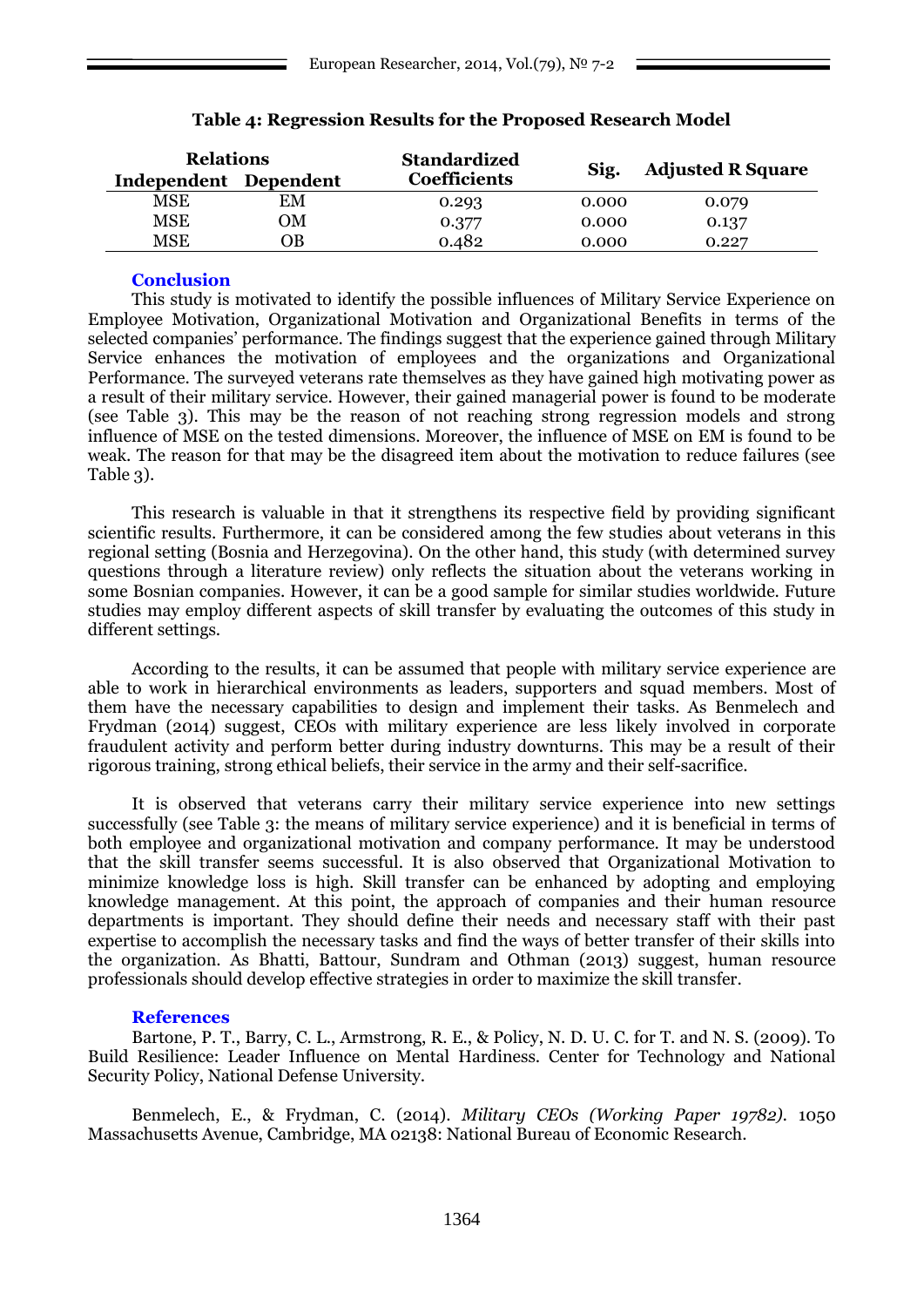Benson, L. M. (1998). *Leadership Behaviors at Air War College.* Alabama: Maxwell Air Force Base.

Bhatti, M. A., Battour, M. M., Sundram, V. K., & Othman, A. A. (2013). Transfer of training: does it truly happen? *European Journal of Training and Development*, 37(3), 273-297.

Burke, V., & Collins, D. (2004). Optimising skills transfer via outdoor management development, Part I : the provider"s perspective. *Journal of Management Development*, 23(7), 678-696.

Chido, D. E. (2011). *Civilian Skills for African Military Officers to Resolve the Infrastructure.* Retrieved 4 22, 2014, from Strategic Studies Institute: [http://www.strategicstudiesinstitute.](http://www.strategicstudiesinstitute/) army.mil/pdffiles/PUB1047.pdf

Cohen, M. S., Thompson, B. B., Adelman, L., Bresnick, T. A., Shastri, L., & Riedel, S. L. (2000). *Training critical thinking for the battlefield: Volume I: Basis in cognitive theory and research*. Cognitive Technologies Technical Report 00-2. Arlington VA.

[DellaPosta,](http://www.sciencedirect.com/science/article/pii/S0276562413000371) D.J. (2013). The heterogeneous economic returns to military service: Evidence from the Wisconsin longitudinal study. *Research in Social [Stratification](http://www.sciencedirect.com/science/journal/02765624) and Mobility*, 34, 73–95.

Fredland, J., & Little, R. (1980). [Long-term returns to vocational training: Evidence from](http://www.jstor.org/stable/145346)  [military sources.](http://www.jstor.org/stable/145346) *Journal of Human Resources*, 15, 49-66.

Gehler, C. P. (2005). Agile leaders, agile institutions: Educating adaptive and innovative leaders for today and tomorrow. Carlisle, PA: U.S. Army War College, Special Studies Institute.

Goh, S. G. (2002). Managing Effective Knowledge Transfer: An Integrative Framework and Some Practice Applications. *Journal of Knowledge Management*, 6(1), 23-30.

Ioi, T., Ono, M., Ishii, K., & Kato, K. (2012). Analysis of a knowledge-management-based process of transferring project management skills. *Campus-Wide Information Systems*, 29(4), 251-258.

Kolditz, T.A. (2009). Why the military produces great leaders. Harvard Business Review blog network. Retrieved from [http://blogs.hbr.org/2009/02/why-the-military-produces-grea.](http://blogs.hbr.org/2009/02/why-the-military-produces-grea)

Lin, C., Ma, Y., Officer, M. S., & Zou, H. (2011). CEOs" Military Experience and Acquisition Decisions (SSRN Scholarly Paper No. ID 1932623). Rochester, NY: Social Science Research Network. Retrieved from<http://papers.ssrn.com/abstract=1932623>

Mangum, S. and Ball, D. (1986). *Skill Transfer and Military Occupational Training*. The Changing Labor Market. S Hill, Lexington Books, Lexington, MA.

McCausland, J. D. (2008). *Developing Strategic Leaders for the 21st Century*. Strategic Studies Institute, Retrieved 4 7, 2014, from http://www.StrategicStudiesInstitute.army.mil/

Morin, R. (2011). *The Difficult Transition from Military to Civilian Life.* Retrieved 04 22, 2014, from Pew Research Center : http://www.pewsocialtrends.org/2011/12/08/the-difficulttransition-from-military-to-civilian-life/

Norrblom, E. (1976). *The Returns to Military and Civilian Training*, The Rand Corporation, R-1900 -ARPA.

Popper, M. (1996). Leadership in military combat units and business organizations: A comparative psychological analysis. *Journal of Managerial Psychology*, 11(1), 15 – 23.